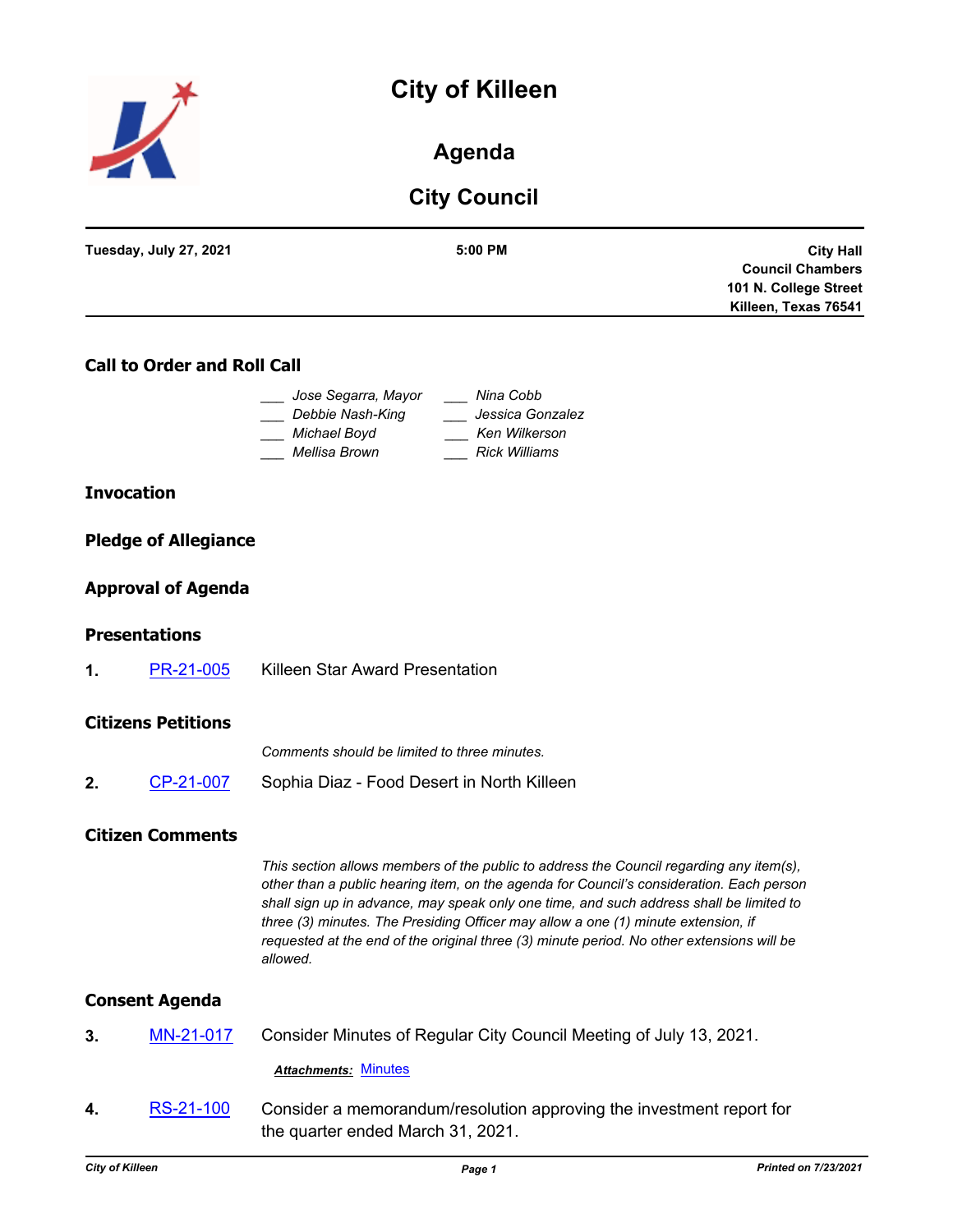**Attachments: [Staff Report](http://killeen.legistar.com/gateway.aspx?M=F&ID=7d89c87f-16ce-4127-969f-9b6bd78b7fe7.pdf)** 

[Quarterly Investment Report](http://killeen.legistar.com/gateway.aspx?M=F&ID=8ef53488-c061-414e-b4d7-40d830be6c76.pdf)

**5.** [RS-21-101](http://killeen.legistar.com/gateway.aspx?m=l&id=/matter.aspx?key=5563) Consider a memorandum/resolution to renew the agreement with Belt Harris Pechacek, LLLP to provide independent auditing services for the City of Killeen for the fiscal year ending September 30, 2021.

**Attachments: [Staff Report](http://killeen.legistar.com/gateway.aspx?M=F&ID=96f7907e-cab1-4c75-a3af-6d58876c25cf.pdf)** 

[Engagement Letter](http://killeen.legistar.com/gateway.aspx?M=F&ID=3866f96c-1637-40ad-89c0-34d8a20240bf.pdf) [Certificate of Interested Parties](http://killeen.legistar.com/gateway.aspx?M=F&ID=8ad9d709-9bc1-4e98-b26f-22d03ce2a6f6.pdf) [Presentation](http://killeen.legistar.com/gateway.aspx?M=F&ID=294e1191-0411-43ad-9667-13978e6b8c58.pdf)

**6.** [RS-21-102](http://killeen.legistar.com/gateway.aspx?m=l&id=/matter.aspx?key=5594) Consider a memorandum/resolution declaring vacancies on various citizen appointed boards and commissions and appointing members to fill the unexpired terms.

**Attachments: [Staff Report](http://killeen.legistar.com/gateway.aspx?M=F&ID=0ae12efd-fd67-417a-9c29-be85471dba1d.pdf)** 

**[Presentation](http://killeen.legistar.com/gateway.aspx?M=F&ID=74cf5300-8c2a-4f16-94ed-bae30cf3315f.pdf)** 

**7.** [RS-21-103](http://killeen.legistar.com/gateway.aspx?m=l&id=/matter.aspx?key=5562) Consider a memorandum/resolution awarding Bid No. 21-06, Greenforest Circle Drainage Improvements, to B-Corp Utilities, Inc. in the amount of \$626,479.88.

**Attachments: [Staff Report](http://killeen.legistar.com/gateway.aspx?M=F&ID=13c92416-2b9c-47eb-a773-81e9640487c5.pdf)** 

[Bid Tabulation](http://killeen.legistar.com/gateway.aspx?M=F&ID=c2f7659d-7fec-4ae0-8dad-a0426ab5b8b8.pdf) [Recommendation Letter](http://killeen.legistar.com/gateway.aspx?M=F&ID=33892f50-ea5f-4019-b3c1-23c6c655e6b5.pdf) **[Agreement](http://killeen.legistar.com/gateway.aspx?M=F&ID=c0a3080d-ef6e-45dd-8688-421e74066f81.pdf)** [Certificate of Interested Parties](http://killeen.legistar.com/gateway.aspx?M=F&ID=6a961e5c-5c97-4606-8dda-d32e94ffcd91.pdf) **[Presentation](http://killeen.legistar.com/gateway.aspx?M=F&ID=35869bed-4b33-40d1-a515-f1d5bd808a08.pdf)** 

**8.** [RS-21-104](http://killeen.legistar.com/gateway.aspx?m=l&id=/matter.aspx?key=5596) Consider a memorandum/resolution approving the abandonment of a .057-acre, ten-foot-wide utility easement affecting the property currently recorded as Tract 'A' and Lots 10-13, Block 1, Gardens at Jasper Heights. The easement is located east of Jasper Garden Court, Killeen TX, 76541.

> **Attachments: [Staff Report](http://killeen.legistar.com/gateway.aspx?M=F&ID=ea03dbdd-fcfe-4e20-b29a-8317761546c9.pdf)** [Map](http://killeen.legistar.com/gateway.aspx?M=F&ID=e4c9cc1b-5c93-4471-9879-48ef7830e806.pdf) [Exhibit A](http://killeen.legistar.com/gateway.aspx?M=F&ID=6fecdaca-811a-4321-8c5e-645b25689a6f.pdf) [Quitclaim Deed](http://killeen.legistar.com/gateway.aspx?M=F&ID=fed4c379-ca18-4fa2-941b-d7101d8dd121.pdf) **[Presentation](http://killeen.legistar.com/gateway.aspx?M=F&ID=2e681699-1850-494a-b5e4-74db2dba7641.pdf)**

**9.** [RS-21-105](http://killeen.legistar.com/gateway.aspx?m=l&id=/matter.aspx?key=5592) Consider a memorandum/resolution awarding Bid No. 21-12, Clements Boys and Girls Club Parking Lot and Sidewalk-CDBG Project #19-05, to Turner Paving and Construction, Inc. in an amount not to exceed \$127,683.

**Attachments: [Staff Report](http://killeen.legistar.com/gateway.aspx?M=F&ID=ce3905ce-0842-41d0-ac0c-2c40eb9d724a.pdf)** 

[Bid Tab](http://killeen.legistar.com/gateway.aspx?M=F&ID=6443b2cc-7ffd-434f-a256-3e9c01ff1559.pdf)

**[Bid Acceptance](http://killeen.legistar.com/gateway.aspx?M=F&ID=7f87aedb-1396-4f60-b3d9-8dc4852e6986.pdf)** 

[Sample Agreement](http://killeen.legistar.com/gateway.aspx?M=F&ID=d5b78af6-62e4-4952-af26-395030eb9203.pdf)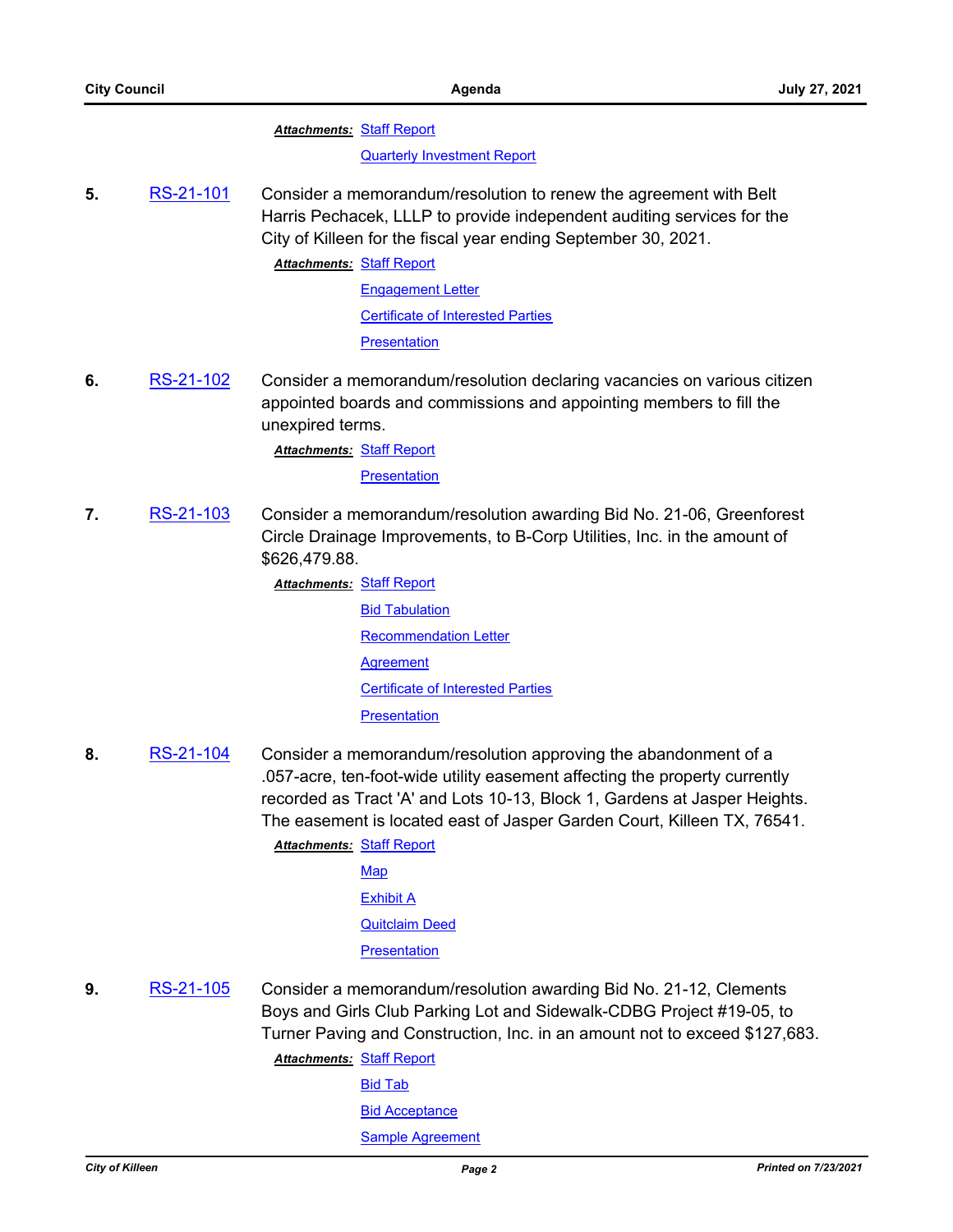#### [Certificate of Interested Parties](http://killeen.legistar.com/gateway.aspx?M=F&ID=148c9d3f-76df-4411-9a50-ef990dfaca09.pdf)

**[Presentation](http://killeen.legistar.com/gateway.aspx?M=F&ID=77d547f7-b8be-4ea0-9097-b51a4833f052.pdf)** 

#### **Resolutions**

**10.** [RS-21-098](http://killeen.legistar.com/gateway.aspx?m=l&id=/matter.aspx?key=5558) Consider a memorandum/resolution approving an Interlocal Cooperation Contract between the City of Killeen, City of Temple, Temple Independent School District, and Bell County engaging Bickerstaff Heath Delgado Acosta to perform redistricting services in relation to the 2020 Census.

**Attachments: [Staff Report](http://killeen.legistar.com/gateway.aspx?M=F&ID=0cb9441a-d031-4a75-b000-6c8d41c68a6b.pdf)** 

- [Proposal](http://killeen.legistar.com/gateway.aspx?M=F&ID=22759815-bf02-43c1-a1e5-c53694ea763b.pdf)
- **[Contract](http://killeen.legistar.com/gateway.aspx?M=F&ID=6796414b-8681-4732-8ad1-0b61c5888394.pdf)**

**[Presentation](http://killeen.legistar.com/gateway.aspx?M=F&ID=94e927a6-519a-4c7d-920e-9b7e67221424.pdf)** 

## **Public Hearings**

**11.** [PH-21-027](http://killeen.legistar.com/gateway.aspx?m=l&id=/matter.aspx?key=5513) HOLD a public hearing and consider an ordinance authorizing the 2021-2022 Annual Action Plan describing use of funds and authorizing application for and allocation of Community Development Block Grant (CDBG) and Home Investment Partnerships (HOME) program funds. (2nd of 2 Public Hearings)

> **Attachments: [Staff Report](http://killeen.legistar.com/gateway.aspx?M=F&ID=392c9237-bbb3-41c8-9777-152b73265994.pdf) [Recommendations](http://killeen.legistar.com/gateway.aspx?M=F&ID=df5b3788-6d34-4b81-91d8-a2b182e30ce1.pdf) [Ordinance](http://killeen.legistar.com/gateway.aspx?M=F&ID=d6b85168-978f-4cb8-b45b-08239ac6efc3.pdf) [Minutes](http://killeen.legistar.com/gateway.aspx?M=F&ID=c5602d3b-f482-4682-85d9-5b39dd886714.pdf) [Presentation](http://killeen.legistar.com/gateway.aspx?M=F&ID=224530e8-f863-4e84-bb9a-839bace4f4e3.pdf)**

**12.** [PH-21-030](http://killeen.legistar.com/gateway.aspx?m=l&id=/matter.aspx?key=5564) HOLD a public hearing and consider an ordinance granting Atmos Energy a .202 acre temporary construction easement to be located on Lot 16, Block 1, Hunter's Chase Subdivision (Hunt Neighborhood Park), Killeen, Texas. (2nd of 3 readings)

**Attachments: [Staff Report](http://killeen.legistar.com/gateway.aspx?M=F&ID=0ed027cb-6f76-4780-8866-522a796f954d.pdf)** 

**[Maps](http://killeen.legistar.com/gateway.aspx?M=F&ID=8847f1cd-9ee0-4bea-8079-4b59fd76d916.pdf)** 

**[Ordinance](http://killeen.legistar.com/gateway.aspx?M=F&ID=44d13e7b-ff0b-46a4-a622-b465ba434e2d.pdf)** 

**[Presentation](http://killeen.legistar.com/gateway.aspx?M=F&ID=e35b7593-e5c7-4462-8243-3ec222fd5a92.pdf)** 

**13.** [PH-21-036](http://killeen.legistar.com/gateway.aspx?m=l&id=/matter.aspx?key=5607) HOLD a public hearing on the proposed Fiscal Year 2022 Annual Budget.

**Attachments: [Staff Report](http://killeen.legistar.com/gateway.aspx?M=F&ID=5483c89f-00dd-49d5-ba73-2c515368f2ae.pdf)** 

**[Presentation](http://killeen.legistar.com/gateway.aspx?M=F&ID=3c19197a-6f16-4094-a254-e3b22387835d.pdf)** 

### **Adjournment**

*I certify that the above notice of meeting was posted on the Internet and on the bulletin boards at Killeen City Hall and at the Killeen Police Department on or before 5:00 p.m.*